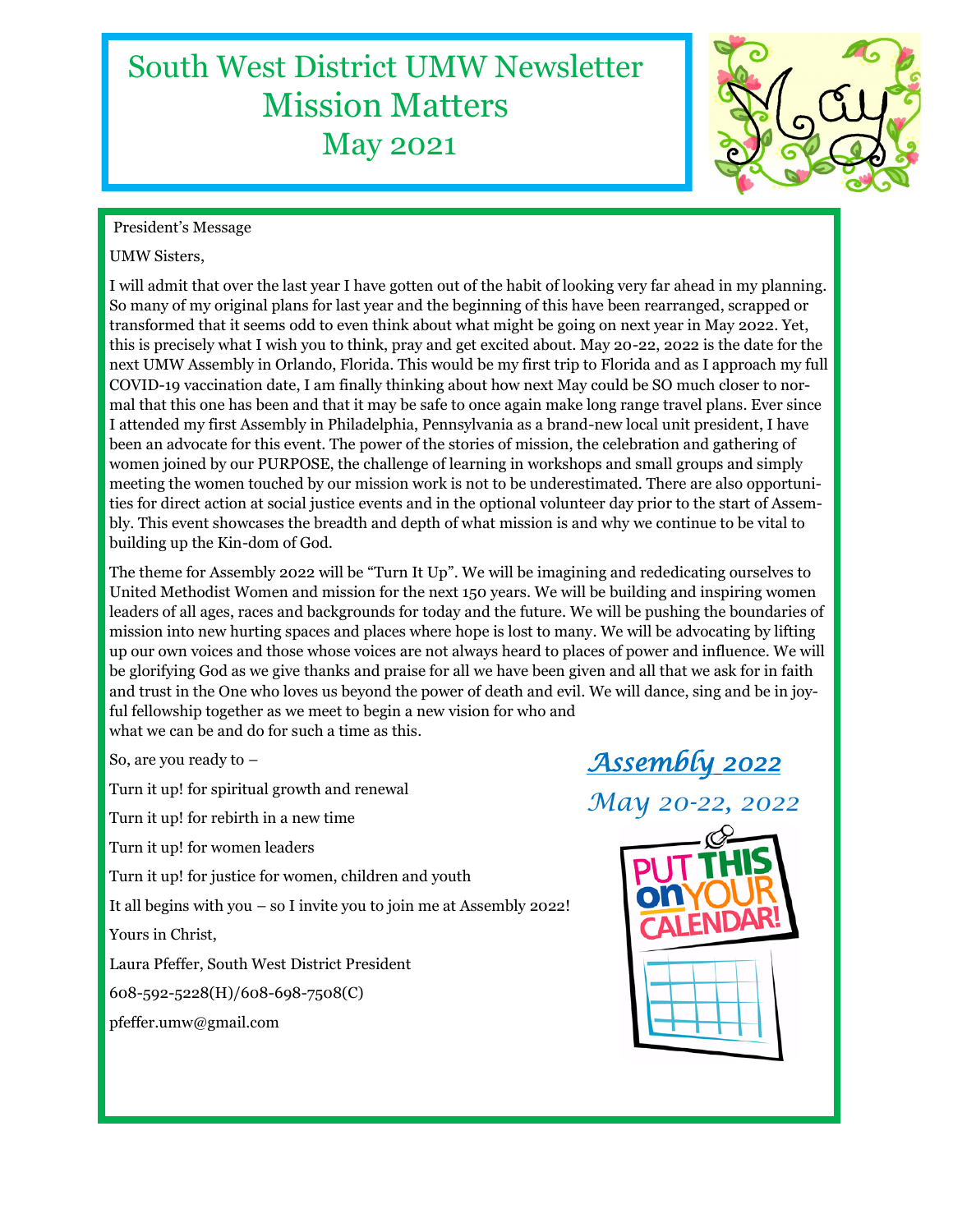| President Laura Pfeffer<br>608-592-5228 pfeffer.umw@gmail.com | Vice President Eileen Bennett<br>920-623-4659 bennettpesl@charter.net |
|---------------------------------------------------------------|-----------------------------------------------------------------------|
| Secretary Charlene Mingst                                     | <b>OPEN</b> (Interim Laura Pfeffer)<br>Treasurer                      |
| 608-935-5758 jcmingst@mhtc.net                                |                                                                       |
| Communications Coordinator<br><b>Becky Yager</b>              | Education and Interpretation / Program Resources                      |
| 608-723-7451 byager@chorus.net                                | <b>OPEN</b>                                                           |
| Spiritual Growth Coordinator<br>Marjory Lyford                | Membership, Nurture, and Outreach Coordinator                         |
| mclyford@att.net<br>608-233-5930                              | Kay Putman<br>608-592-2294                                            |
| Social Action Coordinator Pat Gallus                          | Historian<br><b>OPEN</b>                                              |
| 608-393-9267 ptgallus@gmail.com                               |                                                                       |
| Nominations                                                   | Northcott Representative<br>Carol Lange                               |
| Donna Fae Kruse 608-727-2313                                  | 608-348-4588<br>langec@uwplatt.edu                                    |
| Young Women's Representative Lucie Yaba                       | <b>Scott Carlson</b><br>District Superintendent                       |
| 608-303-3007 $lucievaba@vahoo.fr$                             | 608-837-0056                                                          |
|                                                               | scottcarlson@wisconsinumc.org                                         |

Treasurer's Note

UMW Treasurers,

As warmer weather is slowly coming to Wisconsin, I find many signs of renewal this Spring. We have had 6 new baby goats to add to our herd and although we did cut down a very old, hollow tree in our yard, we have new growth on the fruit trees and other plants remaining. Birds are singing and busily building nests as I hang clothes to dry on our outdoor clothesline and generally life seems to me to be waking up from a long slumber. So, I although giving as a whole has been slower this Spring than I have seen in previous years, we are currently at 19% of our district Pledge and have nearly \$1000 in designated Mission Giving Plus gifts. It reminds me of a friend of mine who always replies "I'm blessed" when you ask him how he is. And it is true. We are blessed. Thank you for knowing the blessing of the gift of giving so that others may have the blessing of receiving in mission to women, children and youth around the world.

If you gave during this first quarter of the year, you should have received a first quarter statement from me. If you expected one and did not receive it, let me know. One thought I will give you for your budget planning for next year. 2022 will be an Assembly year. If you are so moved, I ask that you prayerfully consider sponsoring someone who has never attended or who might need financial help in attending Assembly. I know how much of a difference this experience made for me as a newbee unit president. It opened my eyes to the impact of our mission giving. I challenge you to invite/help someone to experience this event and be renewed with the spirit of mission.

Yours in Christ,

Laura Pfeffer, Interim District Treasurer

W10132 Koltes Rd, Lodi, WI 53555

608-592-5228(H)/608-698-7508(C)

pfeffer.umw@gmail.com

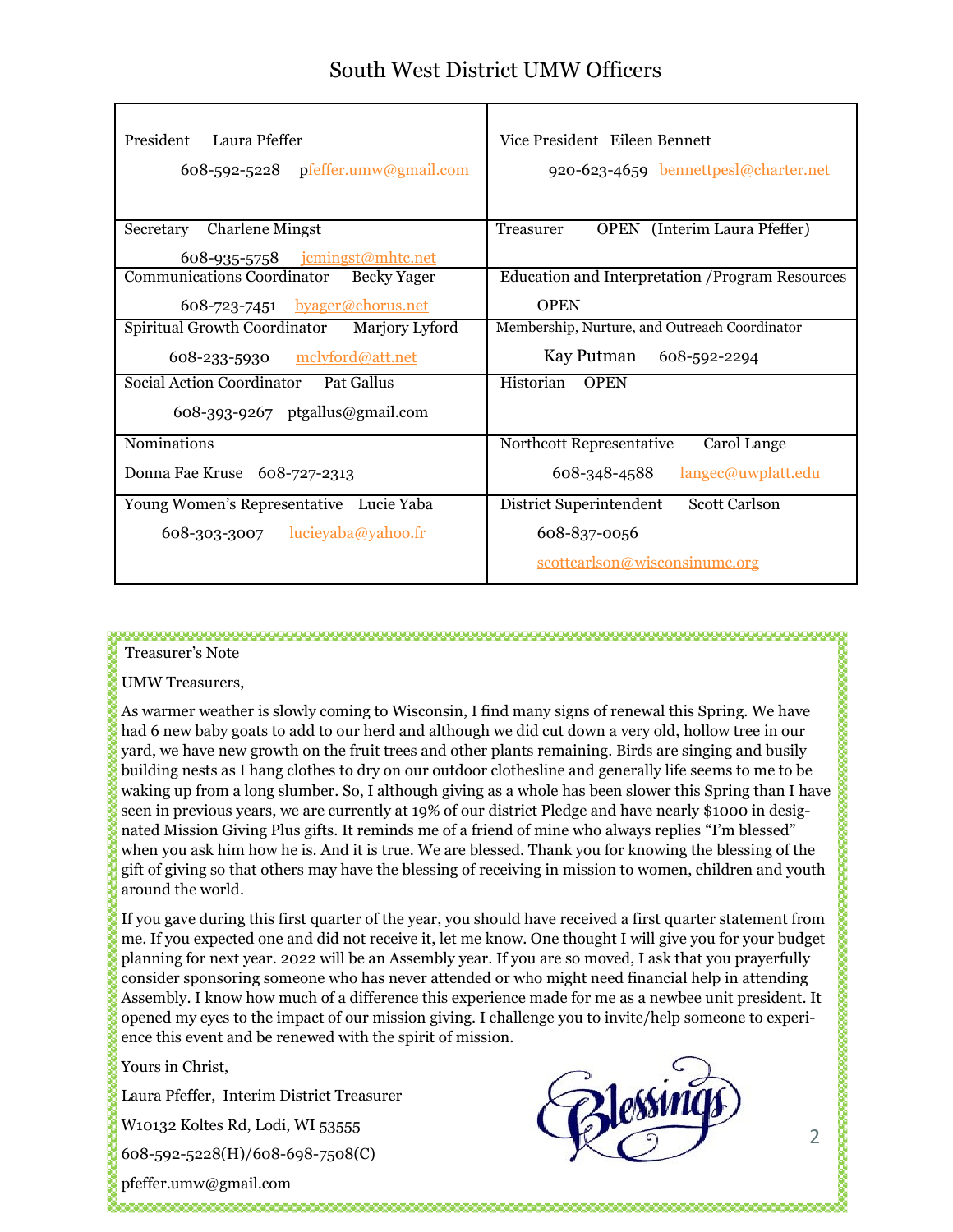### South West District Events and Updates

Submitted by Eileen Bennett, SW District VP

SERVICE

**Save the date!** South West District Annual Gathering will be held Saturday, Sept  $18<sup>th</sup>$ . Our theme will be "Serving Outward." Our keynote speakers will be Rev Dan Dick and Barbara Dick, and they will be leading us in a study Dan has written titled "Stewards of our Faith: *Service".* We hope to be able to meet in person at Dodgeville UMC, and we are also planning to have the event on Zoom for those unable to meet in person. Watch for more details and a registration form this summer.

Thank you to all units who have submitted Mission Tasks reports for 2020. It was a challenging year for all of us, but many of you have continued to find ways to be in Mission with those in need and have also been able to be in community with each other (even from a distance). Mission Today awards will be presented at Day of Enrichment and your comments and suggestions will also be shared.

If you were not able to attend our Wisconsin Conference Mission Action Day in April, the videos and other information presented at the event are available for use in your units. Please contact me if you need help finding those materials.

(920) 623-4659 [bennettpesl@charter.net](mailto:bennettpesl@charter.net) Cell 920-285-0880

Membership, Nurture, and Outreach

Congratulations to All!! We managed to get our census in with a lot of help from National (extending the time), Sisters, and Unit Members. I'm encouraging you to keep your worksheet for future reference. Keeping records can be a help for next year.

The final count is not yet ready. Therefore, I can't tell you how we did, but the printout I received in late March said all but 10 units had reported. Reminders were given and received. Thank You!

In 2021, some of us have been able to meet in person with distancing and masks. We hope this continues. Keep the faith. I am looking forward to being able to meet in person with all my UMW sisters. Thank each and every one of you as we continue the work of mission God has set before us.

Serving to Learn Learning to Serve

Kay Putman 608-592-2294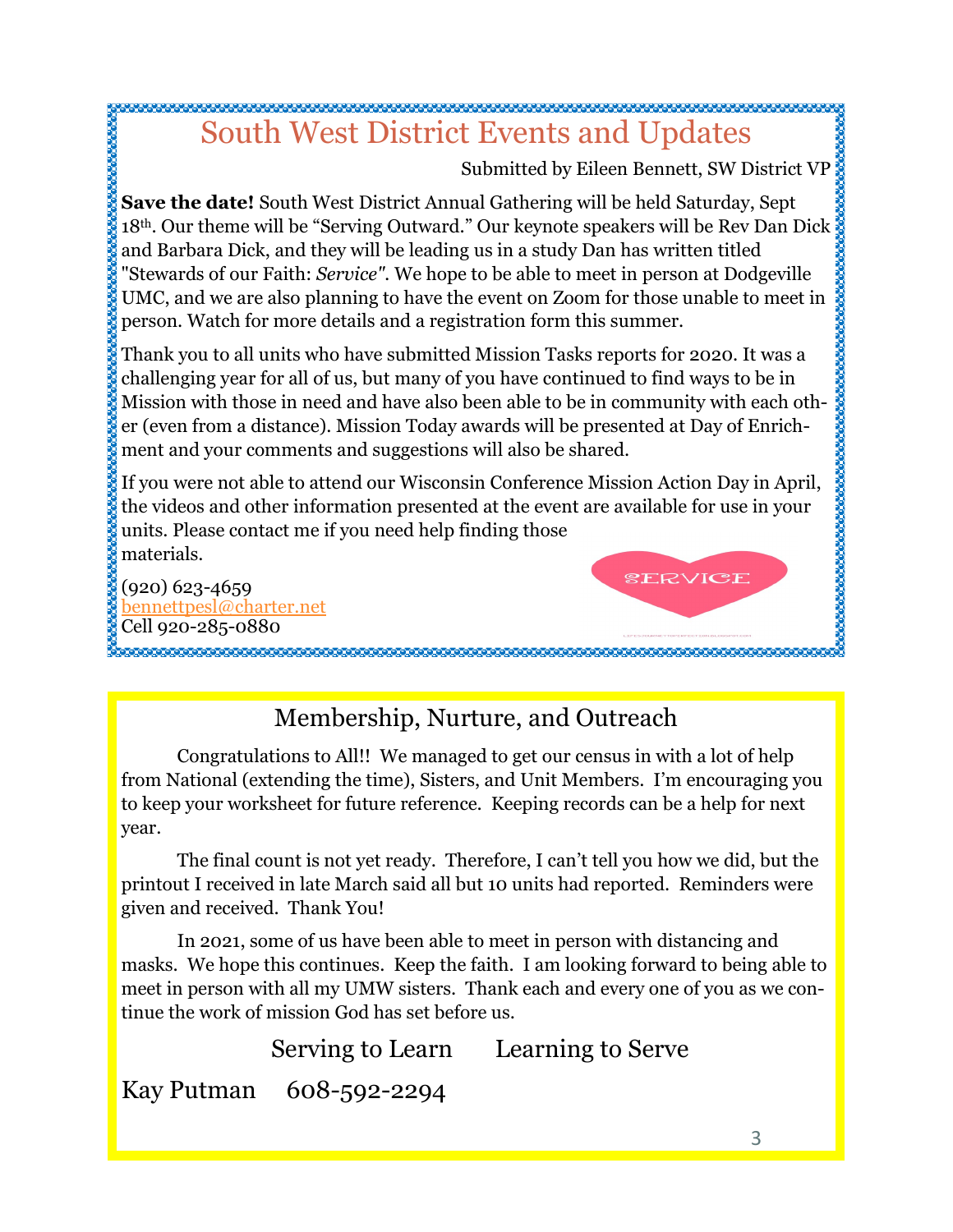**Mission u will be virtual through Zoom!**

Dates in 2021 (each class is 4 sessions over two weeks Tues/Thurs) Click the links below to access more information and class resources

[Pushout: The Criminalization of Black Girls in School](http://www.wisconsinumw.org/pushout.html)

Tues, May 18 & Thurs, May 20 Tues, May 25 & Thurs, May 17 6:30PM - 9:00PM

[Becoming Peacemakers in a Culture of Violence](http://www.wisconsinumw.org/peacemakers.html) - Youth Study

Tues, June 15 & Thurs, June 17 Tues June 22 & Thurs, June 24 6:45-9:00PM

[Finding Peace in an Anxious World](http://www.wisconsinumw.org/peace.html)

Tues, July 6 & Thurs, July 8 Tues, July 13 & Thurs, July 15 6:30PM-9:00PM

Bearing Witness in the Kin-[dom: Living into the Church's Moral](http://www.wisconsinumw.org/kin-dom.html)  [Witness through Radical Discipleship](http://www.wisconsinumw.org/kin-dom.html)

> Tues, July 27 & Thurs, July 29 Tues, Aug 3 & Thurs, Aug 5 6:30PM-9:00PM

Dear UMW Members,

We got out the information and registration forms for this year's Mission u in the last edition of Catch the Vision. Now the web site is updated and ready for sharing. Get registration information and details about the classes and teachers at the WI UMW web site. [United](https://www.unitedmethodistwomen.org/mission-u)  Methodist Women - [Mission u: Learning Together for Transformation of the World](https://www.unitedmethodistwomen.org/mission-u)

We will be all zoom this year. We will be meeting from the comfort of our own computers or phones. No packing, no sleeping in a bed that is not as comfortable as being in your own bed, no forgetting your toothbrush and all. The best thing is that there is time between each class to read the book and think about the information we are learning and how it applies to our desire to live following Jesus.

Please share this web site far and wide and join us as part of this year's Mission u.

Karen Mayeshiba, Dean Mission u for WI Conference UMW (kamayeshiba@yahoo.com)

608-277-1883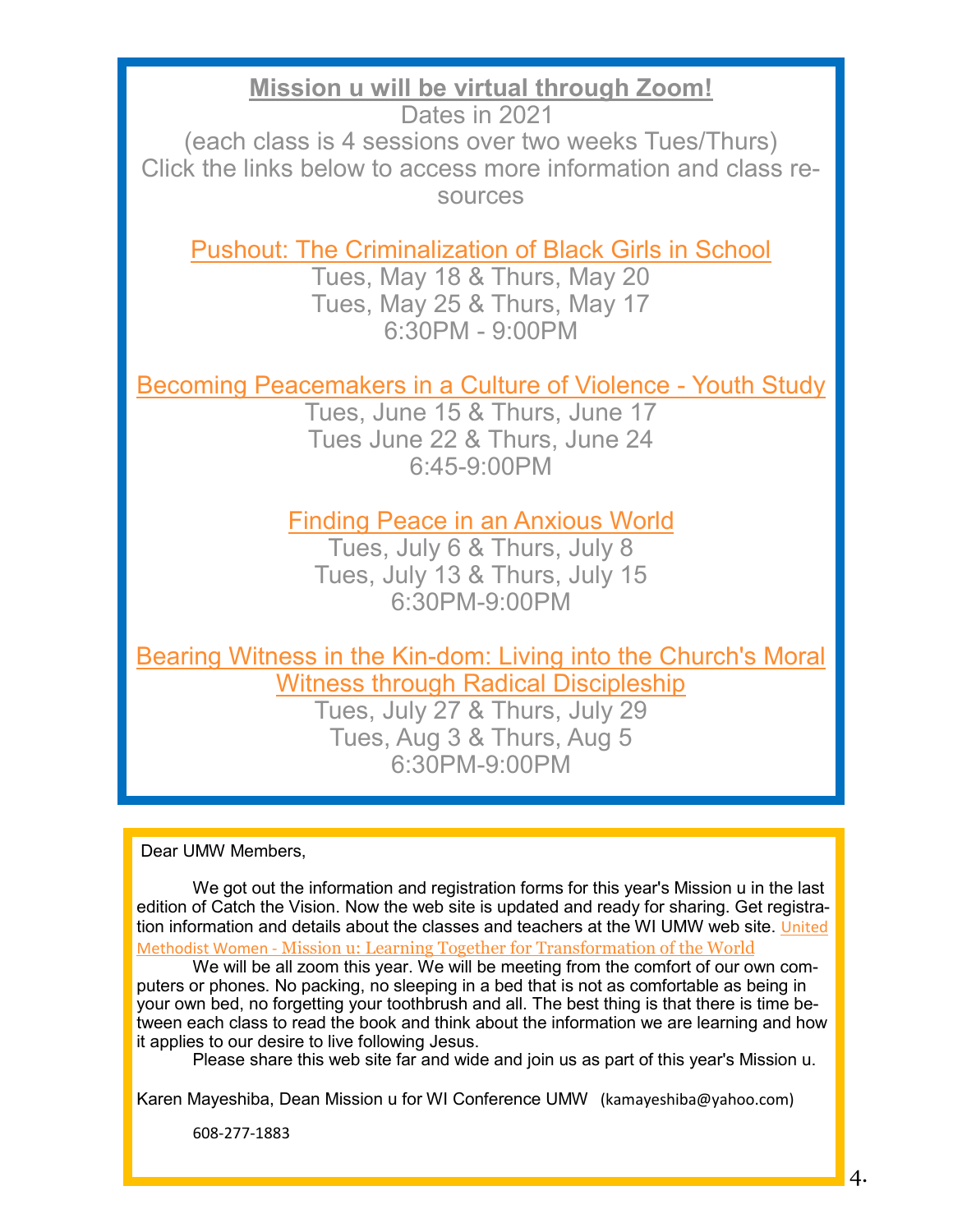| New Books added to UMW Reading List for 2021-2022                                        |    |  |  |  |
|------------------------------------------------------------------------------------------|----|--|--|--|
| Finding Jesus at the Border: Opening Our Hearts to Our Immigrant Neighbors               |    |  |  |  |
| Julia Lambert Fogg                                                                       |    |  |  |  |
| <u>First and Only: A Black Woman's Guide to Thriving at Work and at Life</u>             |    |  |  |  |
| Jennifer R. Farmer                                                                       |    |  |  |  |
| How to Be an Antiracist  Ibram X. Kendi                                                  |    |  |  |  |
| <u> Metamorphosis: How to Transform Punishment in America</u><br>Robert A. Fergu-<br>son |    |  |  |  |
| Shaking the Gates of Hell: Faith-led Resistance to Corporate Globalization               |    |  |  |  |
| Sharon Delgado                                                                           |    |  |  |  |
| <u>Vanguard: How Black Women Broke Barriers, Won the Vote, and Insisted on</u>           |    |  |  |  |
| Equity for All Martha S. Jones                                                           |    |  |  |  |
| <u>One Dress, One Year: One Girl's Stand Against Human Trafficking</u>                   |    |  |  |  |
| Bethany Winz with Susana Foth Aughtman                                                   |    |  |  |  |
| Michelle Obama<br>Becoming                                                               |    |  |  |  |
| Hidden Figures: The Untold Story of the African American Women Who                       |    |  |  |  |
| Helped Win the Space Margot Lee Shetterly                                                |    |  |  |  |
| <u>Moment of Lift, the: How Empowering Women Changes the World</u>                       |    |  |  |  |
| Melinda Gates                                                                            |    |  |  |  |
| Sacred Resistance: A Practical Guide to Christian Witness and Dissent                    |    |  |  |  |
| Ginger Gaines-Cerilli                                                                    |    |  |  |  |
| We Are Called to be a Movement Rev. Dr. William J. Barber II                             |    |  |  |  |
| <u>My Little Golden Book About Ruth Bader Ginsburg</u> Shana Corey                       |    |  |  |  |
| Stamped: Racism, Antiracism, and You Jason Reynolds & Ibram X. Kendi                     |    |  |  |  |
| Becoming Grandma: The Joys and Science of the New Grandparenting                         |    |  |  |  |
| Lesley Stahl                                                                             |    |  |  |  |
| <u>Before We Were Yours (a novel)</u> Lisa Wingate                                       |    |  |  |  |
| <u>The Boy Who Delivered Joy</u><br>Marvin Bartlett                                      |    |  |  |  |
| Brave Face, A: Two Cultures, Two Families, and the Iragi Girl Who Bound                  |    |  |  |  |
| Barbara Marlowe and Teeba Furat Marlowe<br><u>Them Together</u>                          |    |  |  |  |
| House on Lowell Street, The (a novel) Linda A. Keane                                     |    |  |  |  |
| Continued on next page                                                                   | 5. |  |  |  |
|                                                                                          |    |  |  |  |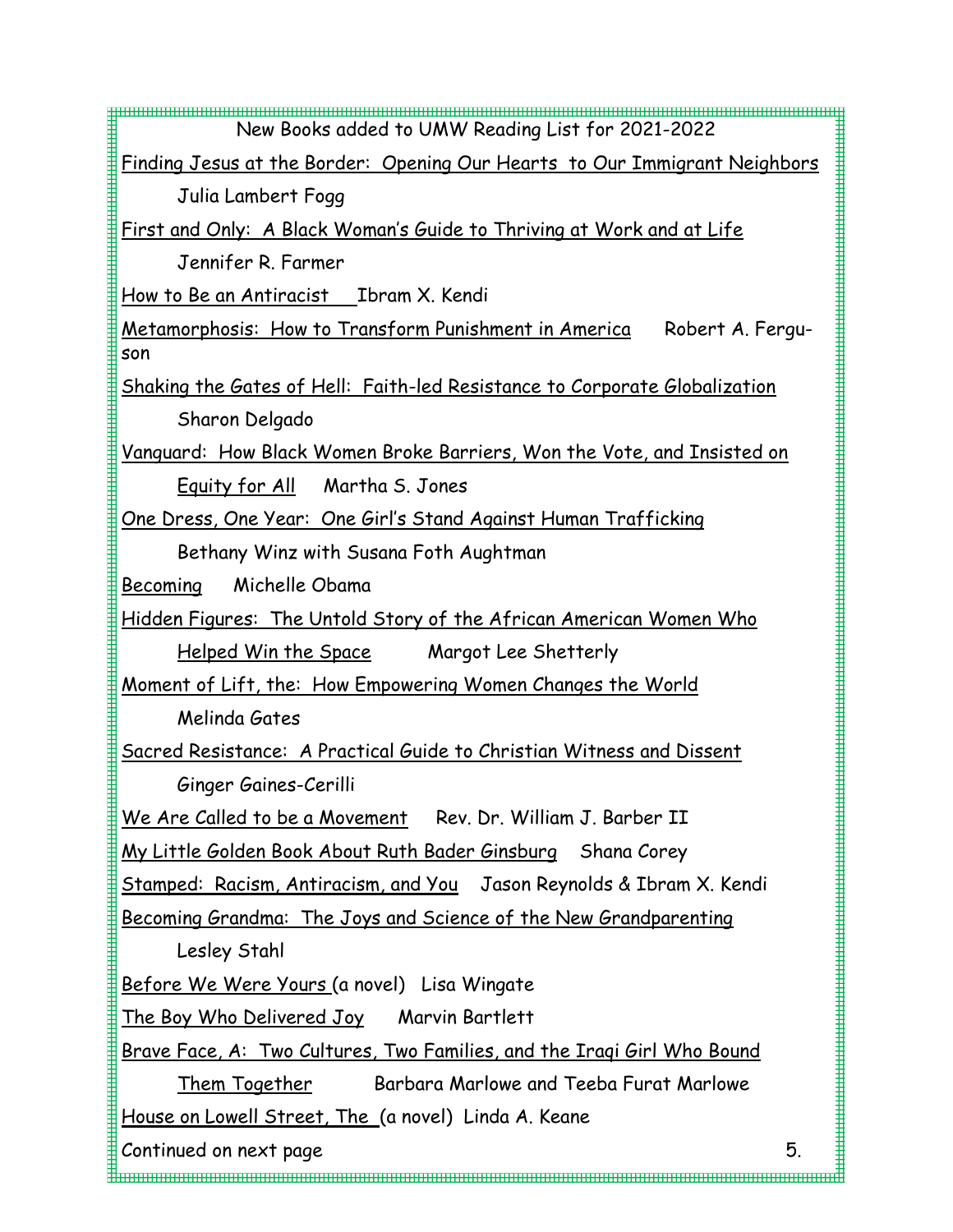Book list continued Rewired: An Unlikely Doctor, A Brave Amputee, and the Medical Miracle That Made History Ajay K. Seth Tattoos on the Heart: The Power of Boundless Compassion Gregory Boyle Grit In Jaurez: Beyond the Wall Marion Surles She Came to Stay: The Life and Times of Harriet Tubman Erica Armstrong Dunbar The Girl with Seven Names: Escape from North Korea Hyeonseo Lee The Leavers (a novel) Lisa Ko Native: Identity, Belonging, and Rediscovering God Kaitlin B. Curtice Separated by the Border: A Birth Mother, A Foster Mother, and A Migrant Child's 3000 Mile Journey Gena Thomas Small Great Things (a novel) Jodi Picoult Tomatoland: How Modern Industrial Agriculture Destroyed Our Most Alluring Fruit Barry Estabrook She Perished: 13 American Women Who Changed the World Chelsea Clinton Glimpses of Heaven: God's Gift of Grace in Daily Life Roela Victoria Rivera Love is the Way: Holding on to Hope in Troubling Times Bishop Michael Curry with Sara Grace The Time is Now: A Call to Uncommon Courage Joan Chittister When God Made the World Matthew Paul Turner The entire UMW book list is available on the UMW website: [https:www.unitedmethodistwomen.org/readingprogram](https://www.unitedmethodistwomen.org/readingprogram) It gives a good synopsis of each book.

 Please submit reading reports to Pat Gallus for 2021. Thank you! Her address is 567 W. Main St. Merrimac, WI 53561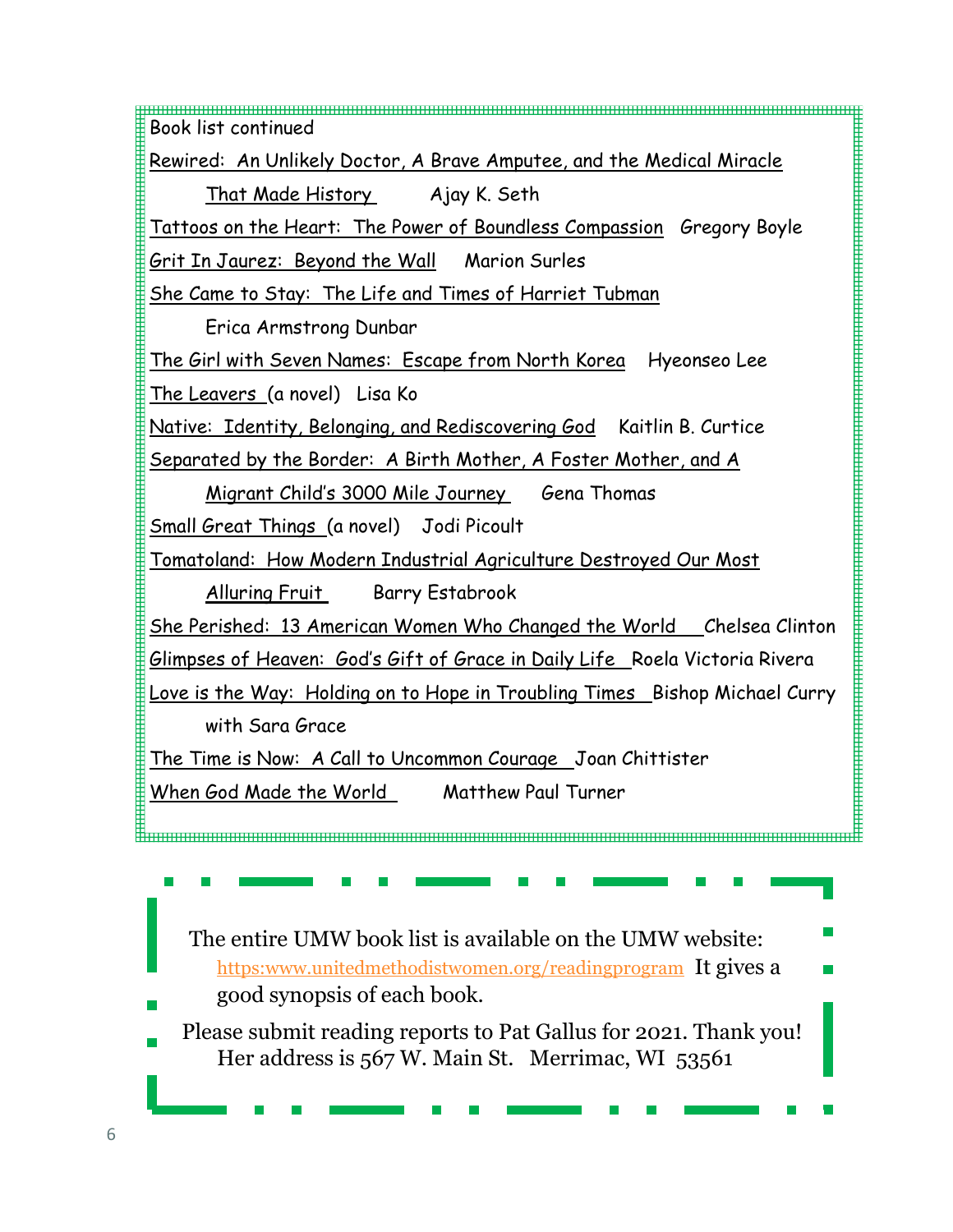|                                                                              |                       | LCCAL UNIT<br>DISTRICT<br><b>CONFERENCE</b> |                         | <b>REPORT OF COMPLETION REQUIREMENTS</b><br>PRINT NAME<br><b>ADDRESS</b><br>CITY, STATE, ZIP | (Send completed form to your secretary of program resources or equivalent according to your conference's schedules.)<br>Theve completed the required reading for PLAN The books I have read are lated on the reverse side. |                                                                                |
|------------------------------------------------------------------------------|-----------------------|---------------------------------------------|-------------------------|----------------------------------------------------------------------------------------------|----------------------------------------------------------------------------------------------------------------------------------------------------------------------------------------------------------------------------|--------------------------------------------------------------------------------|
| 2<br>$\equiv$<br>$=$<br>PLAN CHOSEN:<br><b>Tea</b><br><b>TURNER</b><br>NAME: | Education for Mission | Leadership Development                      | Nurturing for Community | Social Action                                                                                | Spiritual Growth                                                                                                                                                                                                           | Formulario de Información del Programa de Lectura<br>Reporting Form<br>독서 프로그램 |